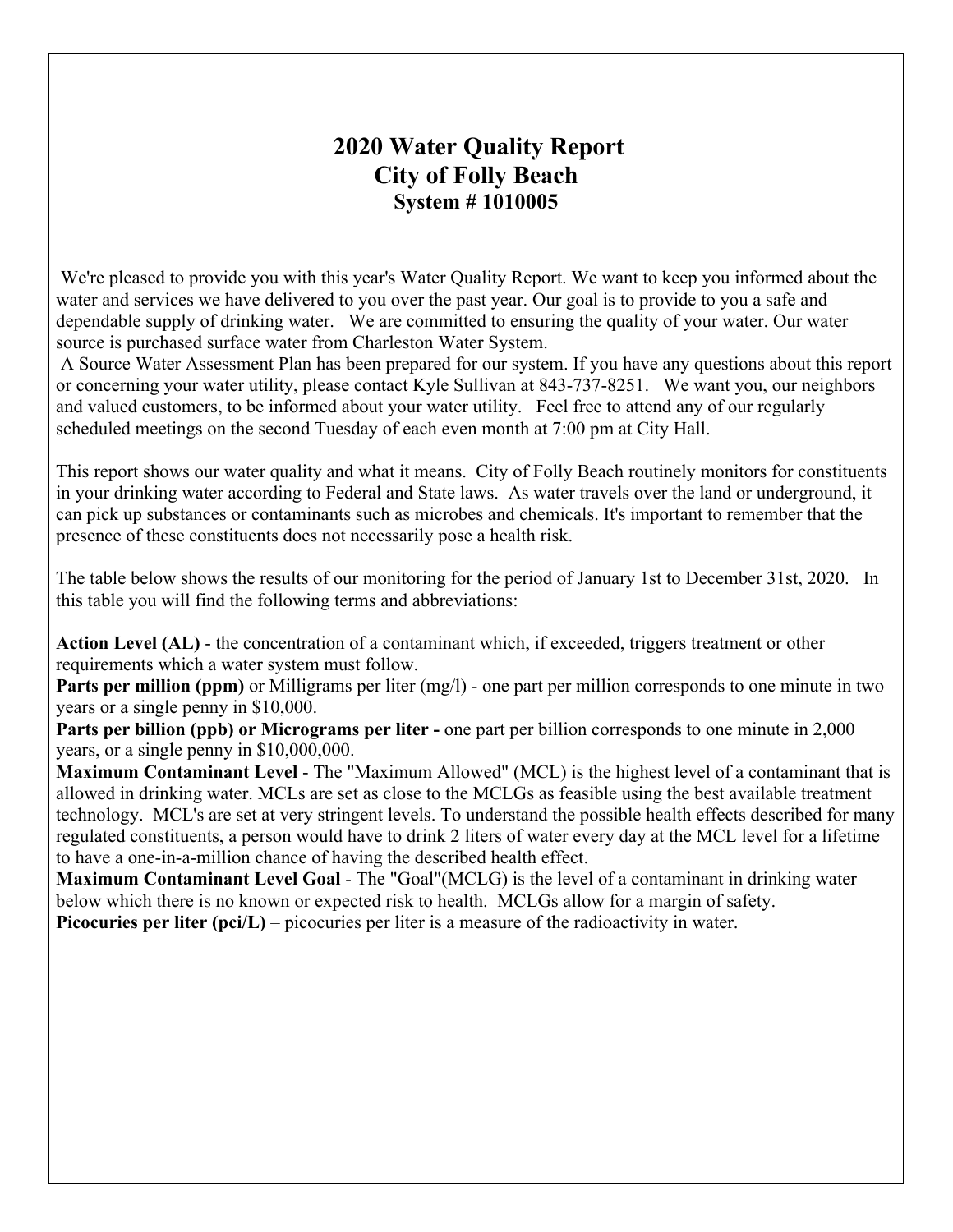### **City of Folly Beach #1010005**

## **LEAD AND COPPER TEST RESULTS**

| Lead and | Date    | <b>MCLG</b> | Action | 90 <sup>th</sup> | $# \n  Stes$ | Units | Violation | Likely Source of Contamination                                                                                  |
|----------|---------|-------------|--------|------------------|--------------|-------|-----------|-----------------------------------------------------------------------------------------------------------------|
| Copper   | Sampled |             | Level  | percentile       | Over AL      |       | (Y/N)     |                                                                                                                 |
|          |         |             | (AL)   |                  |              |       |           |                                                                                                                 |
| Copper   | 2019    | 1.3         | 1.3    | 0.054            | $\theta$     | ppm   | N         | Corrosion of household plumbing<br>systems; erosion of natural<br>deposits; leaching from wood<br>preservatives |
| Lead     | 2019    | $\theta$    | 15     | .48              | 0            | ppb   | N         | Corrosion of household plumbing<br>systems; erosion of natural<br>deposits; leaching from wood<br>preservatives |

### **REGULATED CONTAMINANTS**

| <b>Disinfectants and</b><br><b>Disinfection By-</b><br><b>Products</b> | <b>Collection</b><br>Date | <b>Highest</b><br>Level<br><b>Detected</b> | Range of<br><b>Levels</b><br><b>Detected</b> | <b>MCLG</b> | MCL | <b>Units</b> | <b>Violation</b> | <b>Likely Source of Contamination</b>       |
|------------------------------------------------------------------------|---------------------------|--------------------------------------------|----------------------------------------------|-------------|-----|--------------|------------------|---------------------------------------------|
| Chlorine                                                               | 2020                      | 2.1                                        | $0.9 - 3.2$                                  | 4           | 4   | ppm          | N                | Water additive used to control<br>microbes. |

| Disinfectants and |           | LRAA | Range of      |                |     |       |                                           |
|-------------------|-----------|------|---------------|----------------|-----|-------|-------------------------------------------|
| Disinfection By-  | Violation |      | Levels        |                |     |       |                                           |
| Products          | Y/N       |      | Detected      | <b>MCLG</b>    | MCL | Units | Likely source of contamination            |
| Haloacetic Acids  |           |      |               | No goal        |     |       |                                           |
| (HAA5)            |           |      |               | for the        |     |       |                                           |
| 2020              | N         | 10   | $.59 - 15.52$ | total          | 60  | ppb   | By-product of drinking water disinfection |
|                   |           |      |               |                |     |       |                                           |
| $T \leftarrow 1$  |           |      |               | $\mathbf{M}$ 1 |     |       |                                           |

| Total<br>No goal<br>80<br>$\cdots$<br>O <sub>A</sub><br>ppb<br>for the<br>drinking water disinfection<br>mh.<br>Iomethanes<br>By-product of<br>2020<br>total<br>IM. |  |
|---------------------------------------------------------------------------------------------------------------------------------------------------------------------|--|
|---------------------------------------------------------------------------------------------------------------------------------------------------------------------|--|

## **INORGANIC CONTAMINANTS - Charleston Water System SC1010001**

| Inorganic                | Collection | Highest  | Range of    | MCLG | MCL | Units | Violation | Likely Source of Contamination                                                                                                     |
|--------------------------|------------|----------|-------------|------|-----|-------|-----------|------------------------------------------------------------------------------------------------------------------------------------|
| Contaminants             | Date       | Level    | Levels      |      |     |       | Y/N       |                                                                                                                                    |
|                          |            | Detected | Detected    |      |     |       |           |                                                                                                                                    |
| Nitrate<br>(as Nitrogen) | 2019       | 0.12     | $.18 - .18$ | 10   | 10  | ppm   | N         | Runoff from fertilizer use;<br>leaching from septic tanks;<br>sewage; erosion of natural<br>deposits:                              |
| Fluoride                 | 2020       | 0.43     | $.49 - .49$ |      | 4   | ppm   | N         | Erosion of natural deposits;<br>Water additive which promotes<br>strong teeth; Discharge from<br>fertilizer and aluminum factories |

| <b>UNREGULATED CONTAMINANTS - Charleston Water System SC1010001</b> |                       |              |  |  |  |  |  |  |
|---------------------------------------------------------------------|-----------------------|--------------|--|--|--|--|--|--|
| NAME                                                                | <b>REPORTED LEVEL</b> | <b>RANGE</b> |  |  |  |  |  |  |
|                                                                     | ppm                   | Low - High   |  |  |  |  |  |  |
| Sodium<br>2020                                                      | 6.8                   | $6.8 - 6.8$  |  |  |  |  |  |  |